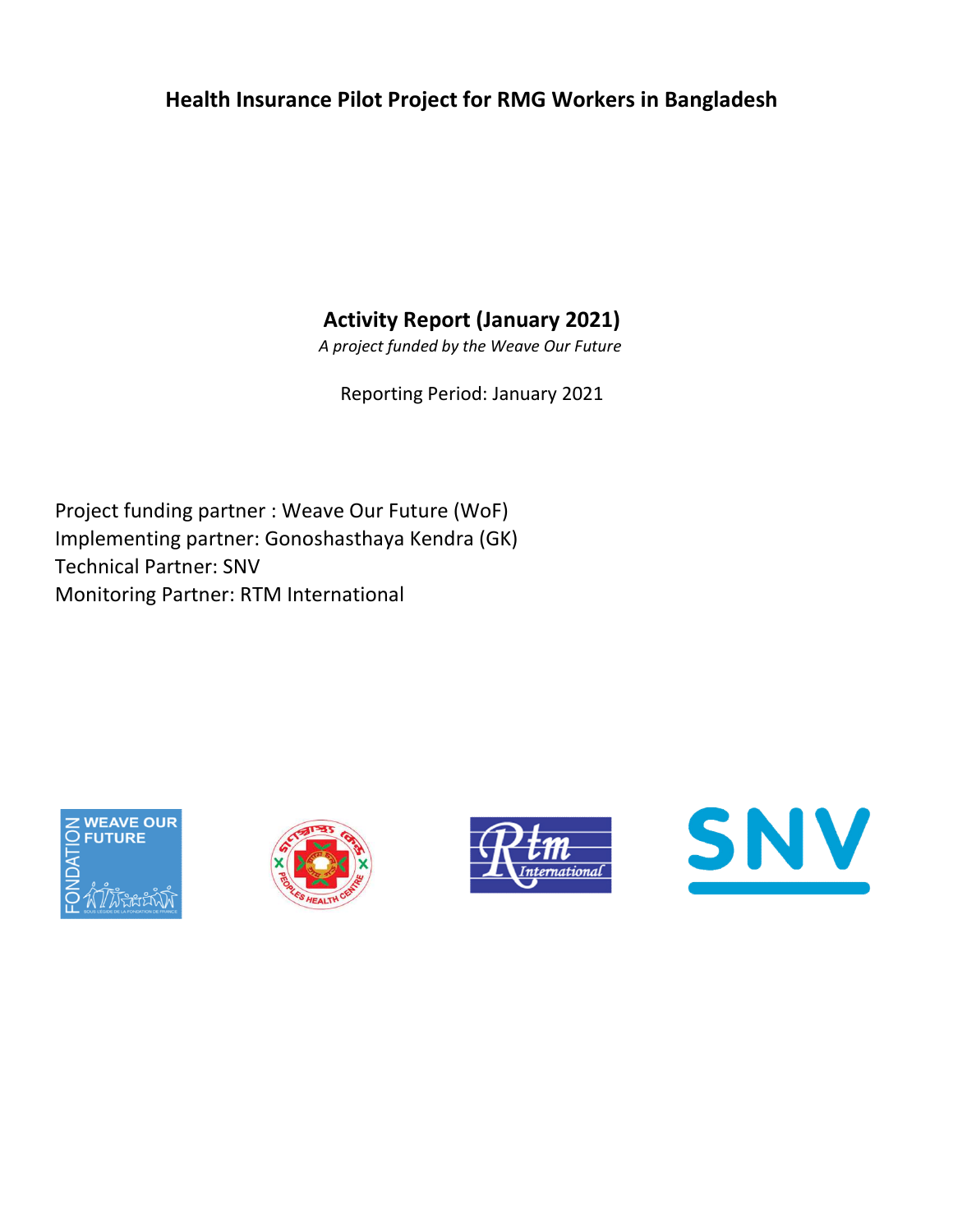

Coverage Number of factories

### Activity Report (January 2021) Health Insurance Pilot Project for RMG Workers in Bangladesh



600 Taka per worker, for first year WOF is contributing 100% premium

15055 workers from Three Factories

| <b>Reporting Period</b> |         |                                         |           |      |            |      |
|-------------------------|---------|-----------------------------------------|-----------|------|------------|------|
| Number of Total Insured | .15055  |                                         | $Total =$ | 9702 | Total =    | 5353 |
| Number of insured       | : 392   | workers from Cute Dress Industries Ltd. | Male $=$  | 219  | $Female =$ | 173  |
| Number of insured       | :3561   | workers from Masihata Sweaters Ltd.     | $Male =$  | 2227 | $Female =$ | 1334 |
| Number of insured       | : 11102 | workers from Echotex Ltd.               | Male $=$  | 7256 | $Female =$ | 3846 |
| Number of factories     | Two     |                                         |           |      |            |      |

Reporting Period BASICDATA:

Available in software

#### Health Insurance DATA –

|              | Department                                              | RATIO used 600<br>bdt x nbr of<br>insured |                | Number of patient (Gender wise) |             | Number of Consultation (Medical Center wise) |                    |                     |                     | Average<br>costing per<br>patient |          |
|--------------|---------------------------------------------------------|-------------------------------------------|----------------|---------------------------------|-------------|----------------------------------------------|--------------------|---------------------|---------------------|-----------------------------------|----------|
|              |                                                         |                                           | Male           | Female                          | Total       | Nagar<br><b>Hospital GK</b>                  | Echotex<br>Factory | Masihata<br>Factory | Panishail<br>Clinic | Savar<br><b>Hospital GK</b>       |          |
|              | Consultation                                            | 9.13                                      | 350            | 1025                            | 1375        | 1                                            | 916                | 11                  | 219                 | 228                               |          |
|              | Consultation (Amount)                                   | 1454.67                                   | 57350          | 161650                          | 219000      | 500                                          | 144200             | 1800                | 35850               | 36650                             | 159.27   |
|              | Investegation                                           | 8.87                                      | 844            | 491                             | 1335        |                                              | 719                | 0                   | 156                 | 458                               |          |
|              | Investegation (Amount)                                  | 3581.73                                   | 325340         | 213890                          | 539230      | 6600                                         | 270550             | $\mathbf 0$         | 85230               | 176850                            | 403.92   |
|              | <b>Blood transfusion</b>                                | 0.03                                      | 1              | 4                               | 5           | 0                                            | $\Omega$           | 0                   | $\mathbf 0$         | 5                                 |          |
|              | Blood transfusion (Amount)                              | 21.59                                     | 650            | 2600                            | 3250        | 0                                            | $\Omega$           | 0                   | $\mathbf 0$         | 3250                              | 650.00   |
|              | Dental                                                  | 0.52                                      | 46             | 32                              | 78          | $\mathbf 0$                                  | $\mathbf 0$        | $\mathbf 0$         | 64                  | 14                                |          |
|              | Dental (Amount)                                         | 888.08                                    | 86750          | 46950                           | 133700      | $\mathbf 0$                                  | $\mathbf 0$        | 0                   | 107700              | 26000                             | 1714.10  |
|              | Physiotherapy                                           | 0.30                                      | 32             | 13                              | 45          | $\mathbf 0$                                  | $\mathbf 0$        | $\mathbf 0$         | 41                  | 4                                 | 173.33   |
|              | Physiotherapy (Amount)                                  | 51.81                                     | 5850           | 1950                            | 7800        | $\mathbf 0$                                  | $\mathbf 0$        | $\mathbf 0$         | 6900                | 900                               |          |
|              | Maternal Care                                           | 0.26                                      | $\mathbf 0$    | 39                              | 39          | $\mathbf 0$                                  | 25                 | 0                   | 14                  | 0                                 | 0.00     |
| Patient      | Maternal Care (Amount)                                  | 0.00                                      | $\Omega$       | $\Omega$                        | $\Omega$    | $\mathbf 0$                                  | $\mathbf 0$        | 0                   | $\Omega$            | 0                                 |          |
|              | <b>Emergency Service</b>                                | 0.82                                      | 81             | 42                              | 123         | 0                                            | $\mathbf 0$        | $\mathbf 0$         | 44                  | 79                                | 552.44   |
|              | <b>Emergency Service (Amount)</b>                       | 451.35                                    | 44900          | 23050                           | 67950       | $\mathbf 0$                                  | $\mathbf 0$        | $\mathbf 0$         | 26600               | 41350                             |          |
|              | <b>ENT Service</b>                                      | 0.00                                      | 0              | 0                               | 0           | $\mathbf 0$                                  | 0                  | $\mathbf 0$         | $\mathbf 0$         | $\Omega$                          |          |
| $\Box$<br>ᅀ  | <b>ENT Service (Amount)</b>                             | 0.00                                      | 0              | 0                               | 0           | $\mathbf 0$                                  | 0                  | 0                   | $\mathbf 0$         | 0                                 |          |
| ō            | Eye Surgery                                             | 0.00                                      | 0              | 0                               | $\mathbf 0$ | $\mathbf 0$                                  | $\mathbf 0$        | $\mathbf 0$         | $\Omega$            | $\mathbf 0$                       | #DIV/0!  |
|              | Eye Surgery (Amount)                                    | 0.00                                      | 0              | 0                               | 0           | 0                                            | $\Omega$           | $\mathbf 0$         | $\Omega$            | $\Omega$                          |          |
|              | General Surgery                                         | 0.08                                      | 6              | 6                               | 12          | $\mathbf 0$                                  | $\mathbf 0$        | $\mathbf 0$         | 10                  |                                   | 2125.00  |
|              | General Surgery (Amount)                                | 142.63                                    | 10500          | 15000                           | 25500       | $\mathbf 0$                                  | $\mathbf 0$        | $\mathbf 0$         | 16500               | 9000                              |          |
|              | Gynae & Obs Surgery                                     | 0.01                                      | $\mathbf 0$    |                                 |             | $\mathbf 0$                                  | 0                  | 0                   | $\mathbf 0$         |                                   | 8000.00  |
|              | Gynae & Obs (Amount)                                    | 106.28                                    | $\mathbf 0$    | 16000                           | 16000       | $\mathbf 0$                                  | $\mathbf 0$        | $\mathbf 0$         | $\mathbf 0$         | 16000                             |          |
|              | Orthopedic Surgery                                      | 0.03                                      | 5              | 0                               | 5           | 0                                            | $\Omega$           | $\mathbf 0$         | $\mathbf 0$         |                                   | 5100.00  |
|              | Orthopedic Surgery (Amount)                             | 169.38                                    | 25500          | 0                               | 25500       | $\mathbf 0$                                  | $\Omega$           | $\mathbf 0$         | $\mathbf 0$         | 25500                             |          |
|              | Total New Recruit Worker BG+RBS                         | 12.52                                     | 1021           | 864                             | 1885        | 0                                            | 1885               | $\mathbf 0$         | $\mathbf 0$         |                                   |          |
|              | Total New Recruit Worker BG+RBS Cost                    | 1377.28                                   | 112310         | 95040                           | 207350      | $\Omega$                                     | 207350             | $\mathbf 0$         | $\Omega$            |                                   | 110.00   |
|              | <b>Total OPD Patient</b>                                | 32.57                                     | 2386           | 2518                            | 4904        | 3                                            | 3545               | 11                  | 548                 | 797                               |          |
|              | <b>Total OPD Amount</b>                                 | 8271.54                                   | 669150         | 576130                          | 1245280     | 7100                                         | 622100             | 1800                | 278780              | 335500                            | 253.93   |
|              | Admission With Seat Rent                                | 0.00                                      | 15             | 20                              | 35          | $\mathbf{1}$                                 | $\mathbf 0$        | $\mathbf 0$         | 15                  | 19                                |          |
|              | Admission With Seat Rent Amount                         | 2.18                                      | 7860           | 8560                            | 16420       | 860                                          | $\Omega$           | 0                   | 6020                | 9540                              | 469.14   |
|              | Medicine                                                | 0.00                                      | 8              | 13                              | 21          |                                              | $\Omega$           | $\mathbf 0$         | 15                  |                                   |          |
|              | <b>Medicine Amount</b>                                  | 10.89                                     | 39298          | 42660                           | 81958       | 1350                                         | 140                | $\mathbf 0$         | 41190               | 6<br>39278                        | 3902.76  |
|              | ENT                                                     | 0.00                                      | $\overline{1}$ | 0                               |             | $\Omega$                                     | $\Omega$           | $\mathbf 0$         | 0                   |                                   |          |
| ⊷            | ENT (Amount)                                            | 1.99                                      | 15000          | 0                               | 15000       | $\mathbf 0$                                  | $\mathbf 0$        | $\mathbf 0$         | $\mathbf 0$         | 15000                             | 15000.00 |
| tient        | Eye Surgery                                             | 0.00                                      | $\mathbf 0$    | 0                               | $\mathbf 0$ | 0                                            | 0                  | 0                   | $\mathbf 0$         | 0                                 |          |
| ൹            | Eye Surgery (Amount)                                    | 0.00                                      | 0              | 0                               | $\Omega$    | $\mathbf 0$                                  | $\Omega$           | 0                   | $\Omega$            | 0                                 | #DIV/0!  |
| ௨            | <b>General Surgery</b>                                  | 0.00                                      | 6              | $\overline{2}$                  | 8           | $\mathbf 1$                                  | $\mathbf 0$        | 0                   | $\pmb{0}$           | 7                                 |          |
| $\Omega$     | General Surgery (amount)                                | 9.23                                      | 56500          | 13000                           | 69500       | 15000                                        | $\mathbf 0$        | $\mathbf 0$         | $\mathbf 0$         | 54500                             | 8687.50  |
| $\mathbf{r}$ | Gynae & Obs Surgery                                     | 0.00                                      | $\pmb{0}$      | 5                               | 5           | 0                                            | 0                  | 0                   | $\mathbf 0$         | 5                                 | 5200.00  |
|              | Gynae & Obs (Amount)                                    | 3.45                                      | $\mathbf 0$    | 26000                           | 26000       | 0                                            | 0                  | 0                   | 0                   | 26000                             |          |
|              | Orthopedic Surgery                                      | 0.00                                      | $\pmb{0}$      | 0                               | 0           | $\pmb{0}$                                    | 0                  | 0                   | $\pmb{0}$           | 0                                 | #DIV/0!  |
|              | Orthopedic Surgery (Amount)                             | 0.00                                      | $\mathbf 0$    | $\Omega$                        | $\Omega$    | 0                                            | $\mathbf 0$        | 0                   | $\Omega$            | $\mathbf 0$                       |          |
|              | <b>Total IPD Patient</b>                                | 0.00                                      | 15             | 20                              | 35          | 1                                            | 0                  | 0                   | 15                  | 19                                | 5967.94  |
|              | <b>Total IPD Amount</b>                                 | 27.75                                     | 118658         | 90220                           | 208878      | 17210                                        | 140                | 0                   | 47210               | 144318                            |          |
|              | <b>Total service recipients</b>                         | 0.66                                      | 2401           | 2538                            | 4939        | 4                                            | 3545               | 11                  | 563                 | 816                               |          |
|              | <b>Total MEDICAL COST/compare</b><br>with the objective | 193.18                                    | 787808         | 666350                          | 1454158     | 24310                                        | 622240             | 1800                | 325990              | 479818                            | 294.42   |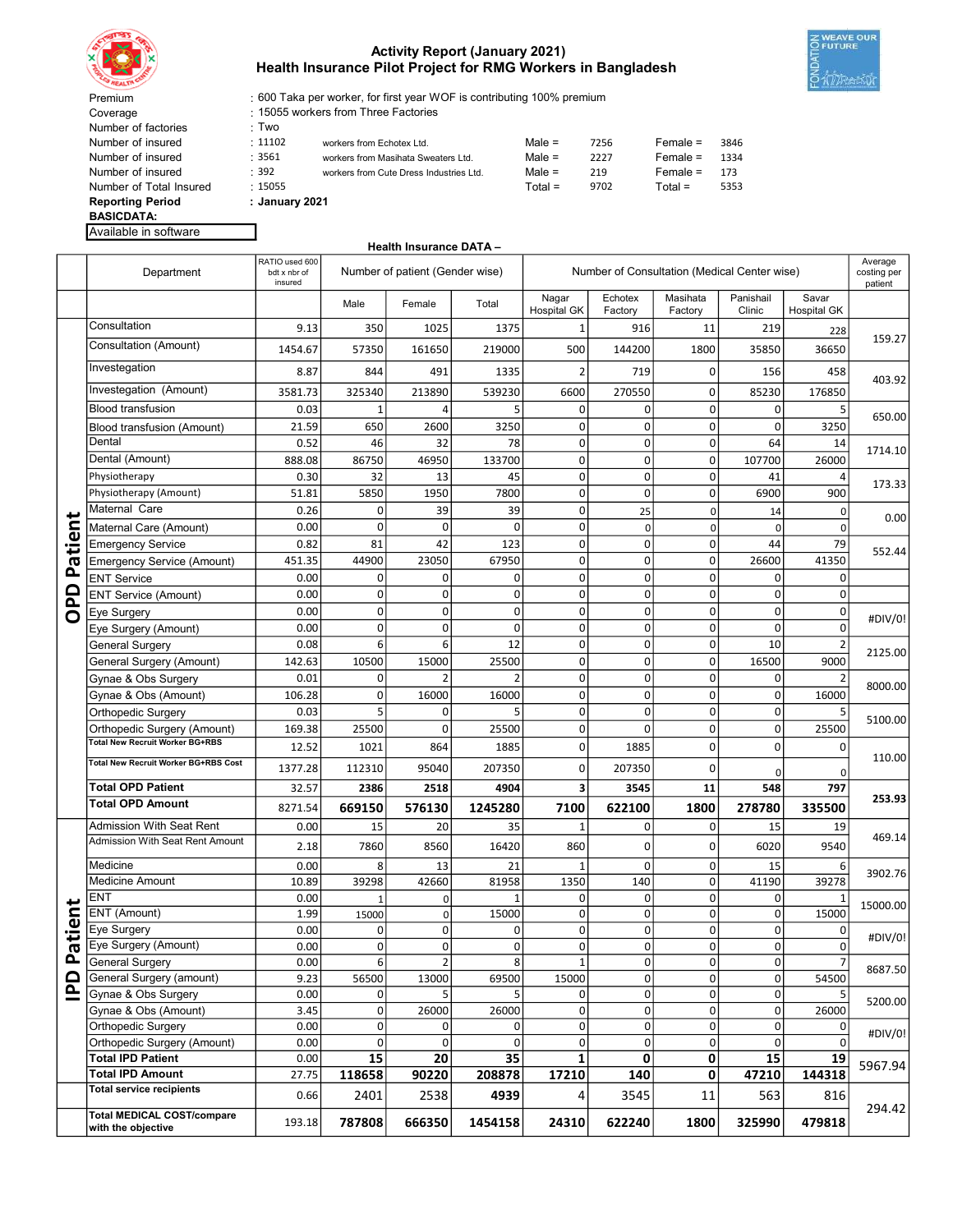| <b>Factory Name =</b>             | <b>Echotex</b><br>Factory | Masihata<br>Factory | Total  |                  |        | <b>Registered Vs Acctual Service Taken Till</b> |                                 |
|-----------------------------------|---------------------------|---------------------|--------|------------------|--------|-------------------------------------------------|---------------------------------|
| New recruit worker Blood Grouping | 1885                      |                     | 1885   | Garments<br>Name | Sex    | Total<br>Registered<br>Member                   | Acctual<br><b>Service Taken</b> |
| Amount                            | 113100                    |                     | 113100 | Echotex Ltd.     | Male   | 7256                                            | 5640                            |
| New recruit worker RBS            | 1885                      |                     | 1885   |                  | Female | 3846                                            | 5057                            |
| Amount                            | 94250                     |                     | 94250  | Masihata         | Male   | 2227                                            | 2321                            |
| Total New Recruit worker          | 1885                      |                     | 1885   | Sweaters         | Female | 1334                                            | 2440                            |
| Total New Recruit worker Cost     | 207350                    |                     | 207350 | Cute Dress       | Male   | 219                                             | $\Omega$                        |

#### Registered Vs Acctual Service Taken Till Date

| Garments<br>Name  | Sex    | <b>Total</b><br>Acctual<br>Registered<br><b>Service Taken</b><br><b>Member</b> |      | Total |  |
|-------------------|--------|--------------------------------------------------------------------------------|------|-------|--|
| Echotex Ltd.      | Male   | 7256                                                                           | 5640 | 10697 |  |
|                   | Female | 3846                                                                           | 5057 |       |  |
| Masihata          | Male   | 2227                                                                           | 2321 |       |  |
| <b>Sweaters</b>   | Female | 1334                                                                           | 2440 | 4761  |  |
| <b>Cute Dress</b> | Male   | 219                                                                            |      | 0     |  |
|                   | Female | 173                                                                            | О    |       |  |
| Total -           |        |                                                                                |      | 15458 |  |

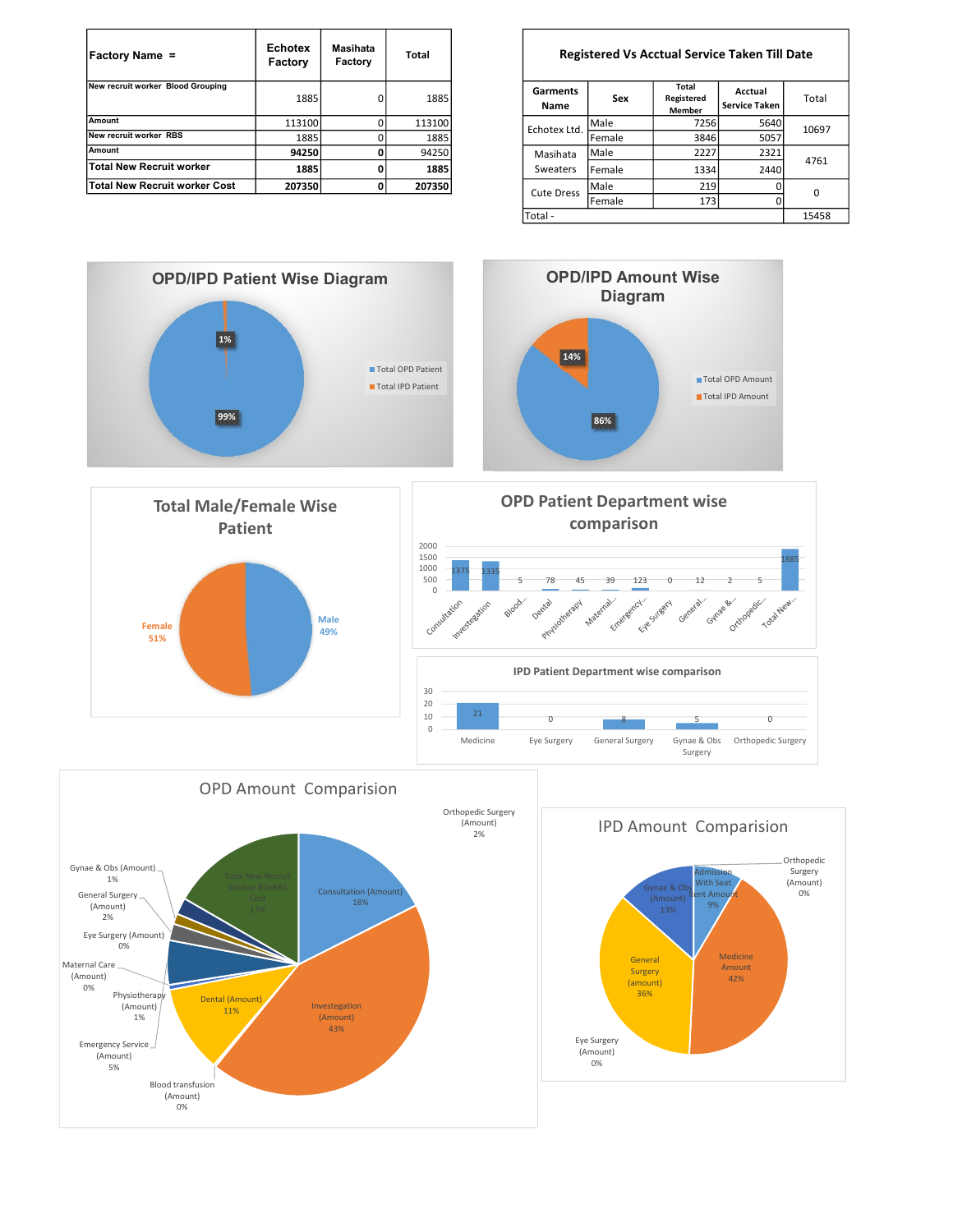# Health Insurance Pilot Project For RMG Worker in Bangladesh

Activity Report (January 2021)

| SL No.         | 3a. Health care/services/ Department                                                                                                                                     | Male<br>Patient | Female<br>Patient | Total<br>Patient | Total cost<br>(in BDT) | Average cost<br>per patient |
|----------------|--------------------------------------------------------------------------------------------------------------------------------------------------------------------------|-----------------|-------------------|------------------|------------------------|-----------------------------|
| 1              | Doctor Consultation                                                                                                                                                      | 350             | 1025              | 1375             | 219000                 | 159                         |
| $\overline{2}$ | Pathology (Blood group, Diabetes, hemoglobin, Lipid Profile,<br>Urea, Serum Creatinine, Electrolytes etc.)                                                               | 539             | 294               | 833              | 372970                 | 448                         |
| 3              | X-ray (available at Health Care Provider under this Project)                                                                                                             | 281             | 38                | 319              | 110600                 | 347                         |
| 4              | Ultrasonography (available at Health Care Provider under this<br>Project)                                                                                                | 12              | 157               | 169              | 53500                  | 317                         |
| 5              | ECG (available at Health Care Provider under this Project)                                                                                                               | 12              | $\overline{2}$    | 14               | 2160                   | 154                         |
| 6              | Blood transfusion as part of treatment or at the time of surgery<br>(blood should be provided by beneficiary's relative or<br>exchange)                                  | 1               | 4                 | 5                | 3250                   | 650                         |
| $\overline{7}$ | Dental services, Dental X-ray, Scaling, Extraction of tooth,<br>Temporary & Permanent Filling, Light cure, GI Filling, Abscess<br>Drainage, Cyst/tumor excision          | 46              | 32                | 78               | 133700                 | 1714                        |
| 8              | Physiotherapy                                                                                                                                                            | 32              | 13                | 45               | 7800                   | 173                         |
| 9              | Mothercare                                                                                                                                                               | 0               | 39                | 39               | 0                      | 0                           |
| 10             | Emergency services                                                                                                                                                       | 81              | 42                | 123              | 67950                  | 552                         |
| 11             | <b>ENT Service</b>                                                                                                                                                       | 0               | 0                 | 0                | 0                      | #DIV/0!                     |
| 12             | Eyesight examination and different operations Chalazion,<br>Pterygium, Removal of foreign body, Dacrocystectomy,<br>Enucleation                                          | 0               | 0                 | 0                | 0                      | #DIV/0!                     |
| 13             | All type of general surgery in the lower and upper Abdomen,<br>Stomach operation, Gallbladder, Urinary stone operation,<br>different operations of colon and anal canal. | 6               | 6                 | 12               | 25500                  | 2125                        |
| 14             | All type Gynae Surgery                                                                                                                                                   | 0               | $\overline{2}$    | $\overline{2}$   | 16000                  | 8000                        |
| 15             | All types of orthopedic operations                                                                                                                                       | 5               | 0                 | 5                | 25500                  | 5100                        |
| 16             | <b>Total New Recruit Patients RBS + Blood Group</b>                                                                                                                      | 1021            | 864               | 1885             | 207350                 | 110                         |
| 17             | Intraocular lens implantation and Phaco Surgery patient                                                                                                                  |                 |                   |                  |                        | #DIV/0!                     |
| 18             | Vision Tests / Eyesight examination and different operations<br>Chalazion, Pterygium, Removal of foreign body,<br>Dacrocystectomy, Enucleation                           | 0               | 0                 | 0                | 0                      | #DIV/0!                     |
| 19             | Skin and sex related disease (STI/RTI)                                                                                                                                   | 0               | 0                 | 0                | 0                      | #DIV/0!                     |